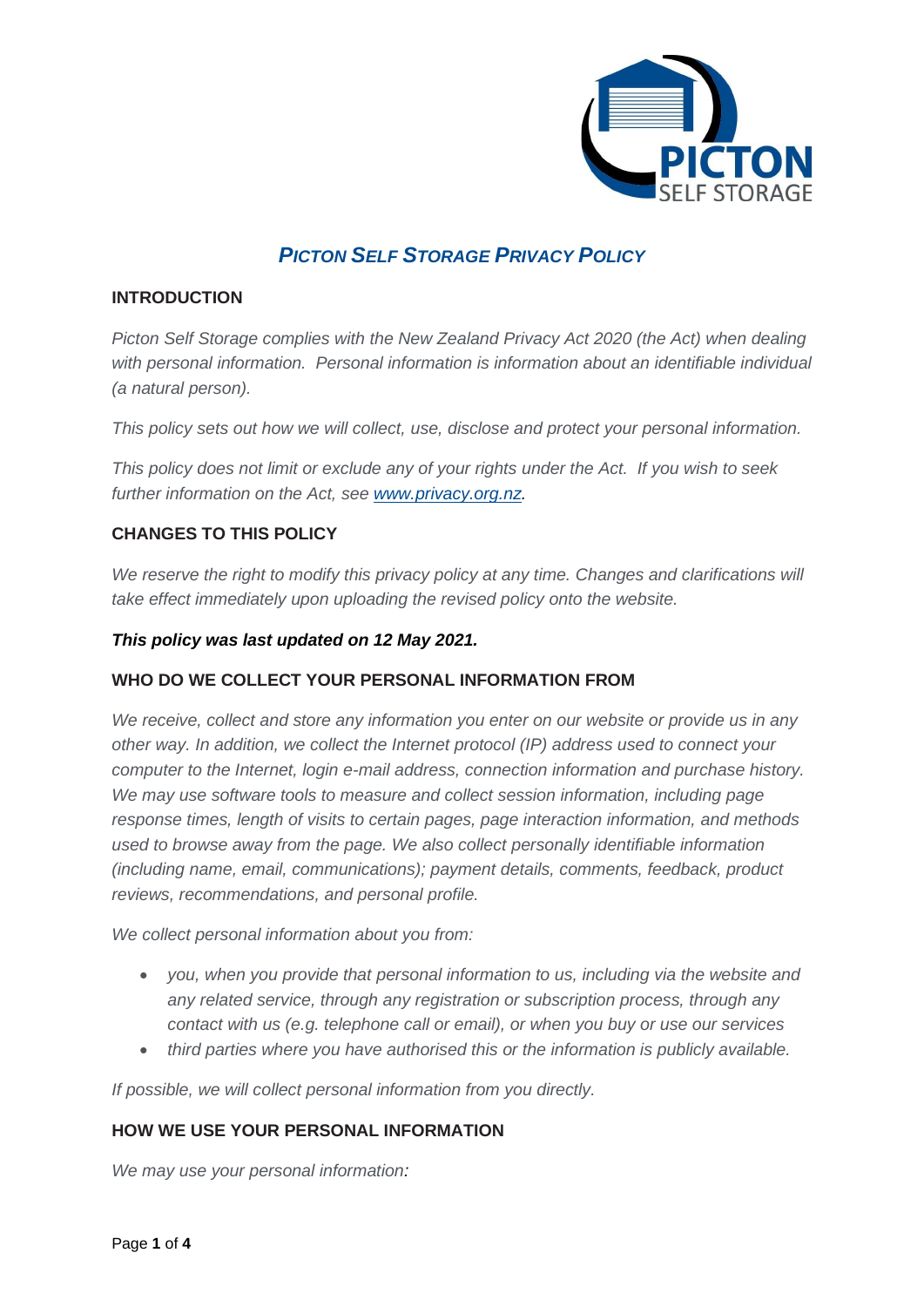

- *to verify your identity*
- *to provide services and products to you*
- *to market our services and products to you, including contacting you electronically (e.g. by text or email for this purpose)*
- *to improve the services and products that we provide to you.*
- *to bill you and to collect money that you owe us, including authorising and processing credit card transactions.*
- *to respond to communications from you, including a complaint*
- *to conduct research and statistical analysis (on an anonymised basis)*
- *to protect and/or enforce our legal rights and interests, including defending any claim.*
- *for any other purpose authorised by you or the Act.*

*When you conduct a transaction on our website, as part of the process, we collect personal information you give us such as your name, address and email address. Your personal information will be used for the specific reasons stated above only.*

#### **DISCLOSING YOUR PERSONAL INFORMATION**

*We may disclose your personal information to:* 

- *another company within our group i.e. employees information when required for staff inductions*
- *any business that supports our services and products, including any person that hosts or maintains any underlying IT system or data centre that we use to provide the website or other services and products.*
- *a credit reference agency for the purpose of credit checking you.*
- *other third parties (for anonymised statistical information)*
- *a person who can require us to supply your personal information (e.g. a regulatory authority)*
- *any other person authorised by the Act or another law (e.g. a law enforcement agency)*
- *any other person authorised by you.*

#### **PROTECTING YOUR PERSONAL INFORMATION**

*We will take reasonable steps to keep your personal information safe from loss, unauthorised activity, or other misuse.*

*Picton Self Storage utilises hard copy files and use 2 step authentications on our cloudbased accounting system to securely store information on our customers, clients and employees.*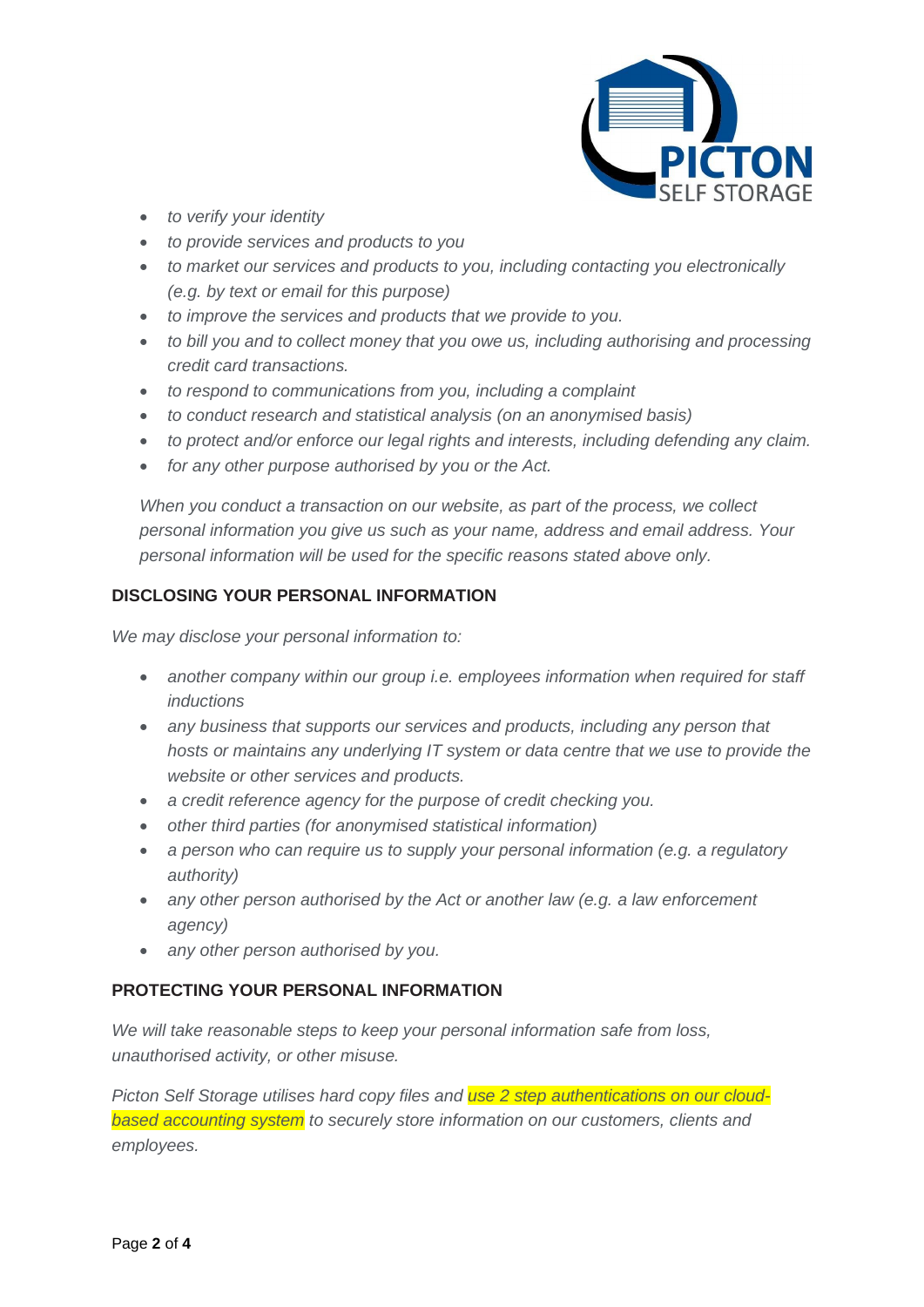

*Our website is hosted on the Wix.com platform. Wix.com provides us with the online platform that allows us to sell our products and services to you. Your data may be stored through Wix.com's data storage, databases and the general Wix.com applications. They store your data on secure servers behind a firewall.*

# **ACCESSING AND CORRECTING YOUR PERSONAL INFORMATION**

*Subject to certain grounds for refusal set out in the Act, you have the right to access your readily retrievable personal information that we hold and to request a correction to your personal information. Before you exercise this right, we will need evidence to confirm that you are the individual to whom the personal information relates.*

*In respect of a request for correction, if we think the correction is reasonable and we are reasonably able to change the personal information, we will make the correction. If we do not make the correction, we will take reasonable steps to note on the personal information that you requested the correction.*

*If you want to exercise either of the above rights, email us at info@pictonselfstorage.co.nz. Your email should provide evidence of who you are and set out the details of your request (e.g. the personal information, or the correction, that you are requesting).*

*We may charge you our reasonable costs of providing to you copies of your personal information or correcting that information.*

## **INTERNET USE**

*While we take reasonable steps to maintain secure internet connections, if you provide us with personal information over the internet, the provision of that information is at your own risk.*

*If you post your personal information on the website's message board, you acknowledge and agree that the information you post is publicly available.*

*If you follow a link on our website to another site, the owner of that site will have its own privacy policy relating to your personal information. We suggest you review that site's privacy policy before you provide personal information.*

## **COOKIES**

*We use cookies to monitor your use of the website. You may disable cookies by changing the settings on your browser, although this may mean that you cannot use all of the features of the website.*